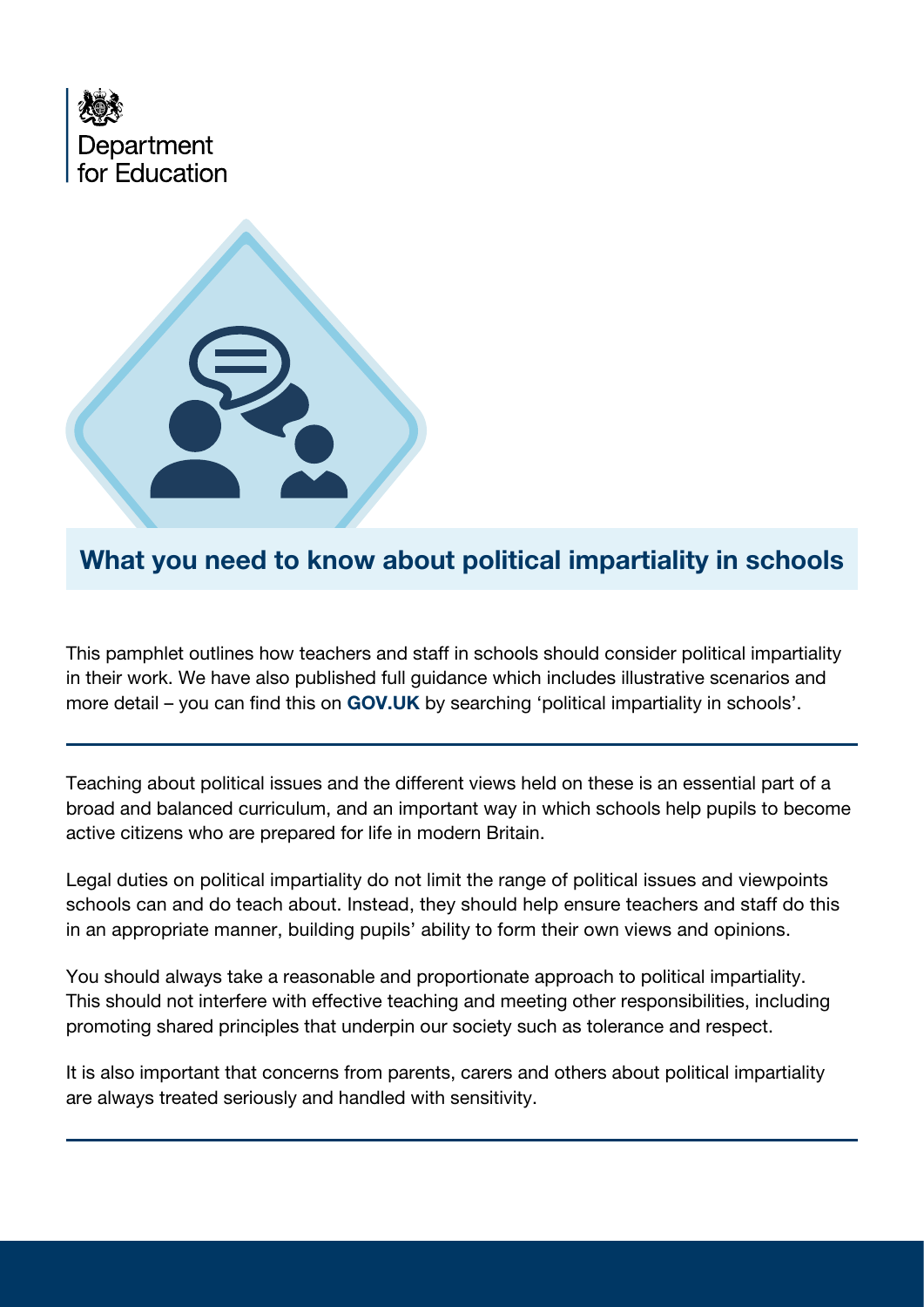## The Law

In simple terms, legal duties on political impartiality mean that schools:

• must not promote partisan political views in teaching



• should offer a balanced presentation of opposing views when political issues are brought to the attention of pupils

This means you should present different views on political issues in a fair and dispassionate way, avoiding bias. Teachers and staff will need to use their own reasonable judgement when it comes to balance. It is preferable, where practical, to present pupils with a reasonable range of views on a political issue. This doesn't mean that different views are always given equal time in teaching or cannot be critically assessed. When taking steps to ensure balance you should not do anything that would be clearly inappropriate or undermine effective teaching.

You should also continue to challenge misinformation and extreme views, such as those based on discrimination and prejudice.

You may need to think carefully about what is and is not a political issue. Our full guidance provides more detail on this. Some issues are clearly political, such as those relating to ongoing government activity, whilst other political issues may not relate to government at all.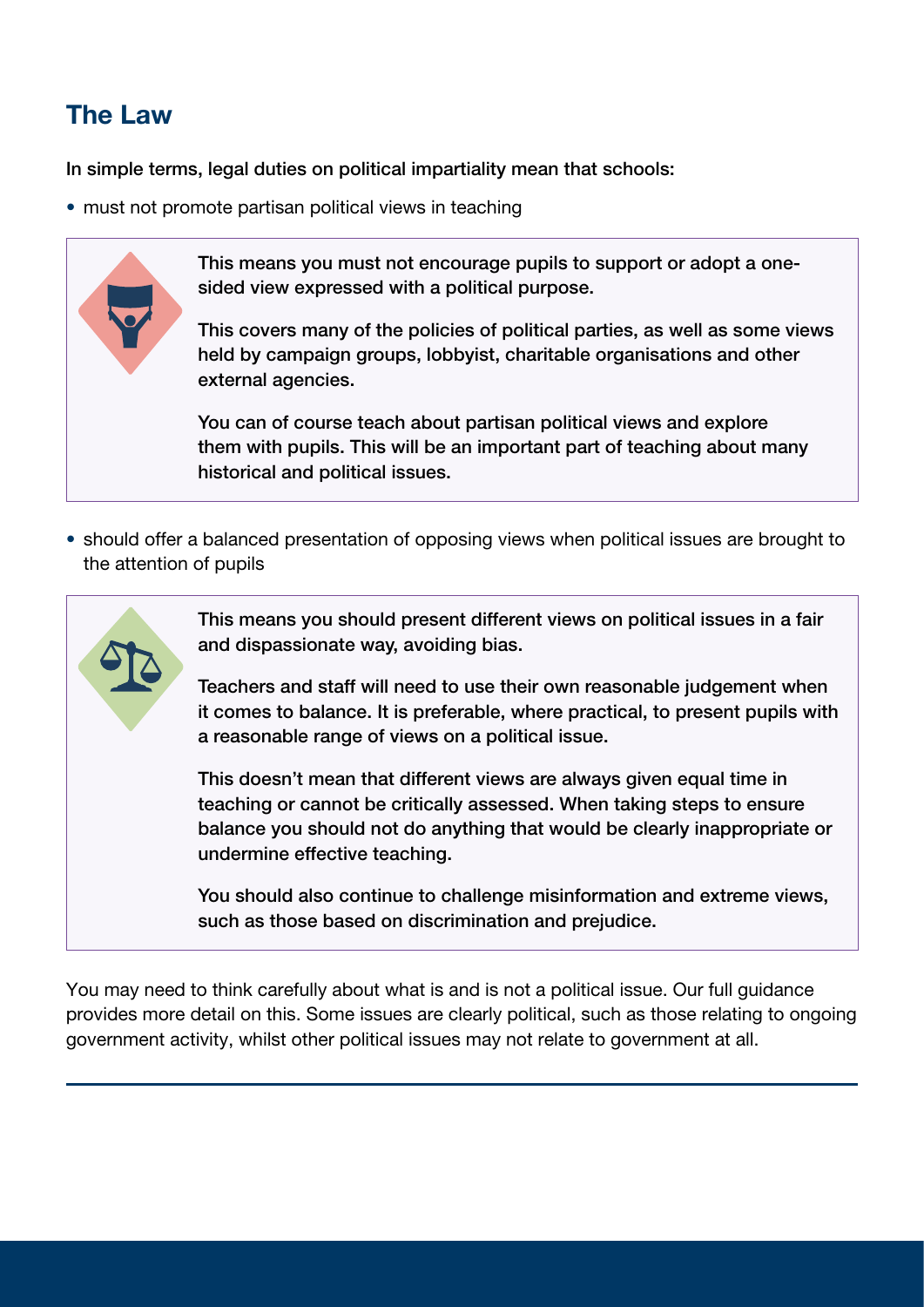## Teaching about political issues

There are some simple steps that you can take to help ensure your teaching is in line with schools' legal duties on political impartiality:



Identify political issues covered in the curriculum in advance, so that you can structure your teaching to ensure balance.



Think about the age, developmental stage, and existing knowledge of pupils, as well as the complexity of political issues covered, to decide whether teaching is age-appropriate and balanced.



Select resources carefully, being mindful of bias and imbalance that might not be immediately obvious. Make sure you review materials and assess the organisations that produced them, before they are used with pupils.

## Using external agencies

It is important to remember duties on political impartiality when working with external agencies. This means thinking carefully about which organisations to work with and being clear about what is expected from them.

Schools can work with organisations that engage in political activity or hold partisan political views, but you should make sure that they do not promote these views to pupils.

You should also take steps to offer pupils a balanced account of the political issues external agencies may cover with them. This might require additional teaching about different views and their contested nature.

You should never work with organisations that adopt extreme political positions, such as encouraging serious criminal activity, or seeking to abolish democracy. More information on external agencies with extreme political positions can be found in our full guidance.